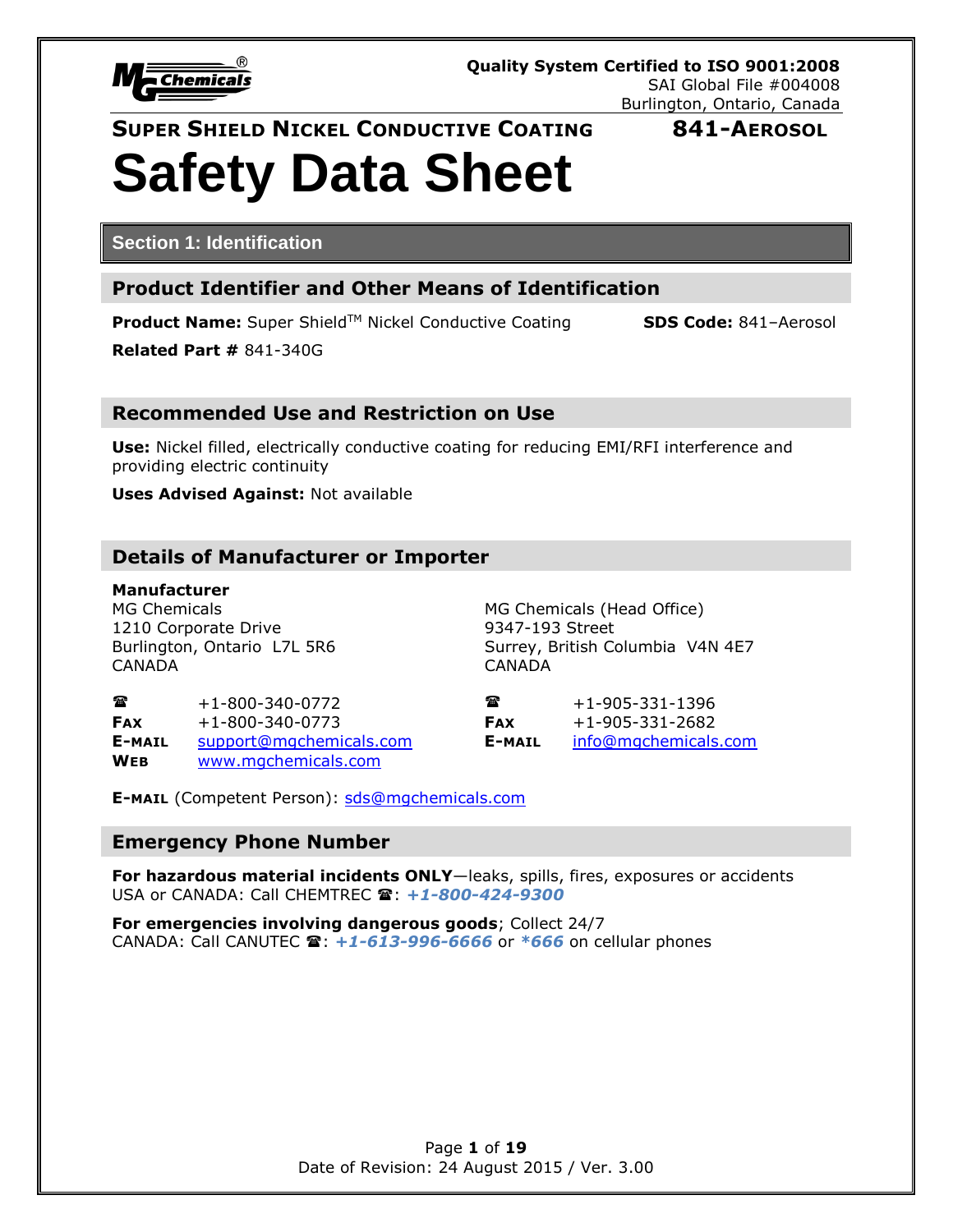

# **Section 2: Hazard(s) Identification**

### **Classification of Hazardous Chemical**

### **GHS Categories**

| <b>Criteria</b>                |                    | Category      | <b>Signal Word</b> | <b>Pictograms</b> |
|--------------------------------|--------------------|---------------|--------------------|-------------------|
| Flammable Aerosol              |                    | フ             | Warning            | Flame             |
| Gas under pressure             |                    | Liquefied gas | Warning            | Gas cylinder      |
| Specific Target Organ Toxicity | Repeated Exposure  |               | Danger             | Health            |
| Carcinogenicity                |                    |               | Warning            | Health            |
| <b>Reproductive Toxicity</b>   |                    | 2             | Warning            | Health            |
| Sensitization                  | <b>Skin</b>        |               | Warning            | Exclamation       |
| Eye irritation                 |                    | $\mathcal{P}$ | Warning            | Exclamation       |
| Specific Target Organ Toxicity | Single Exposure    | 3             | Warning            | Exclamation       |
| <b>Environmental Hazard</b>    | Chronic Aqua. Tox. | 3             | none               | none              |
|                                |                    |               |                    |                   |

*Note:* The degree of severity is ranked within each hazard class from 1 (Highest Severity) to up to 5 (Lowest Severity), which is opposite to HMIS and NFPA conventions. Severity category rankings do not allow comparisons between classes.

### **Other Classifications**

| <b>HEALTH:</b>              | ŀЖ |   |
|-----------------------------|----|---|
| <b>FLAMMABILITY:</b>        |    | 3 |
| <b>PHYSICAL HAZARD:</b>     |    |   |
| <b>PERSONAL PROTECTION:</b> |    |   |

**HMIS® RATING NFPA® 704 CODES**



*Approximate HMIS and NFPA Risk Ratings Legend*: 0 (Low or none); 1 (Slight); 2 (Moderate); 3 (Serious); 4 (Severe)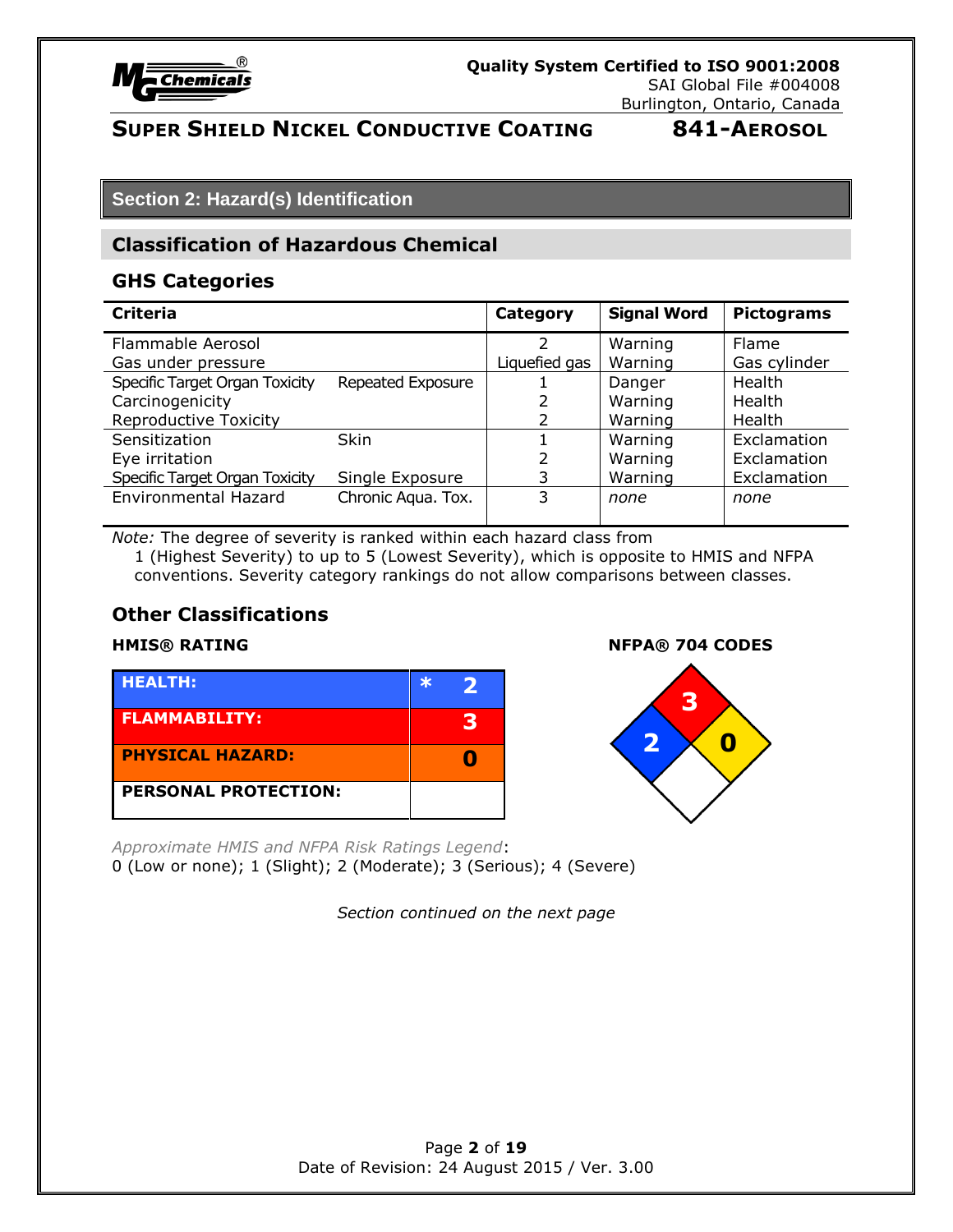

# **Label Elements**

| <b>Signal Word</b> | <b>DANGER</b>                                                                                 |
|--------------------|-----------------------------------------------------------------------------------------------|
| <b>Pictograms</b>  | <b>Hazard Statements</b>                                                                      |
|                    | H223: Flammable aerosol                                                                       |
|                    | H280: Contains gas under pressure; may explode if heated                                      |
|                    | H372: Causes damages to organs through prolonged or repeated<br>exposure                      |
|                    | H351: Suspected of causing cancer                                                             |
|                    | H361: Suspected of damaging fertility or the unborn child                                     |
|                    | H319: Causes serious eye irritation                                                           |
|                    | H317: May cause allergic skin reaction                                                        |
|                    | H336: May cause drowsiness and dizziness                                                      |
|                    | H412: Harmful to aquatic life with long lasting effects                                       |
| <b>Prevention</b>  | <b>Precautionary Statements</b>                                                               |
| P102               | Keep out of reach of children.                                                                |
| P210               | Keep away from heat, hot surfaces, sparks, flames, and other ignition<br>sources. No Smoking. |
| P201               | Obtain special instructions before use.                                                       |
| P202               | Do not handle until all safety precautions have been read and understood.                     |
| P260               | Do not breathe mist/vapors/spray.                                                             |
| P271               | Use only outdoors or in a well-ventilated area.                                               |
|                    | Section continued on the next page                                                            |
|                    | Page 3 of 19                                                                                  |

Date of Revision: 24 August 2015 / Ver. 3.00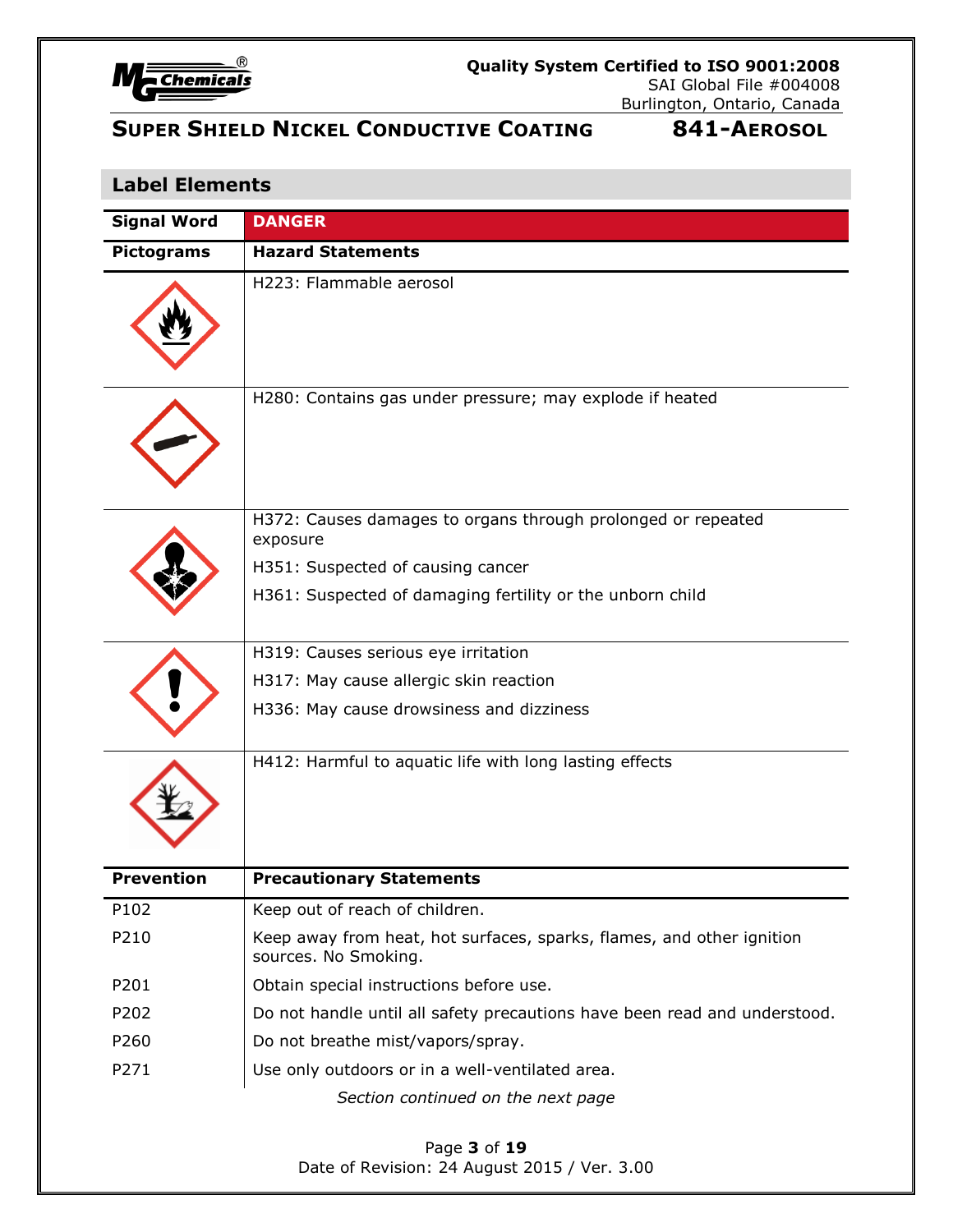

| Continued               |                                                                                                                                     |
|-------------------------|-------------------------------------------------------------------------------------------------------------------------------------|
| <b>Prevention</b>       | <b>Precautionary Statements</b>                                                                                                     |
| P211                    | Do not spray on an open flame or other ignition source.                                                                             |
| P251                    | Do not pierce or burn, even after use.                                                                                              |
| P280                    | Wear protective gloves/eye protection.                                                                                              |
| P272                    | Contaminated work clothing should not be allowed out of the workplace.                                                              |
| P270                    | Do not eat, drink or smoke when using this product.                                                                                 |
| P264                    | Wash hands thoroughly after handling.                                                                                               |
| P273                    | Avoid release to the environment.                                                                                                   |
| <b>Response</b>         | <b>Precautionary Statements</b>                                                                                                     |
| $P308 + P313$           | IF exposed or concerned: Get medical advice/attention.                                                                              |
| $P304 + P340$           | IF INHALED: Remove person to fresh air and keep comfortable for<br>breathing.                                                       |
| P312                    | Call a POISON CENTER/doctor if you feel unwell.                                                                                     |
| $P302 + P352$           | IF ON SKIN: Wash with plenty of water.                                                                                              |
| $P333 + P313$           | If skin irritation or rash occurs: Get medical advice/attention.                                                                    |
| $P362 + P364$           | Take off contaminated clothing and wash it before reuse.                                                                            |
| $P305 + P351 +$<br>P338 | IF IN EYES: Rinse cautiously with water for several minutes. Remove<br>contact lenses, if present and easy to do. Continue rinsing. |
| $P337 + P313$           | If eye irritation persists: Get medical advice/attention.                                                                           |
| <b>Storage</b>          | <b>Precautionary Statements</b>                                                                                                     |
| $P410 + P412$           | Protect from sunlight. Do not expose to temperatures exceeding 50 °C<br>$[122 °F]$ .                                                |
| P403                    | Store in well-ventilated place.                                                                                                     |
| P405                    | Store locked up.                                                                                                                    |
| <b>Disposal</b>         | <b>Precautionary Statements</b>                                                                                                     |
| P501                    | Dispose of contents/container in accordance to local/regional/international<br>regulations.                                         |

# **Hazards Not Otherwise Classified**

| <b>Other Criteria</b> | <b>Hazard Statements/Precautionary</b><br><b>Statement</b> | <b>Signal</b><br>Word | <b>Pictograms</b> |
|-----------------------|------------------------------------------------------------|-----------------------|-------------------|
| Defats skin           | Repeated exposure may cause skin dryness<br>or cracking.   | None                  | None              |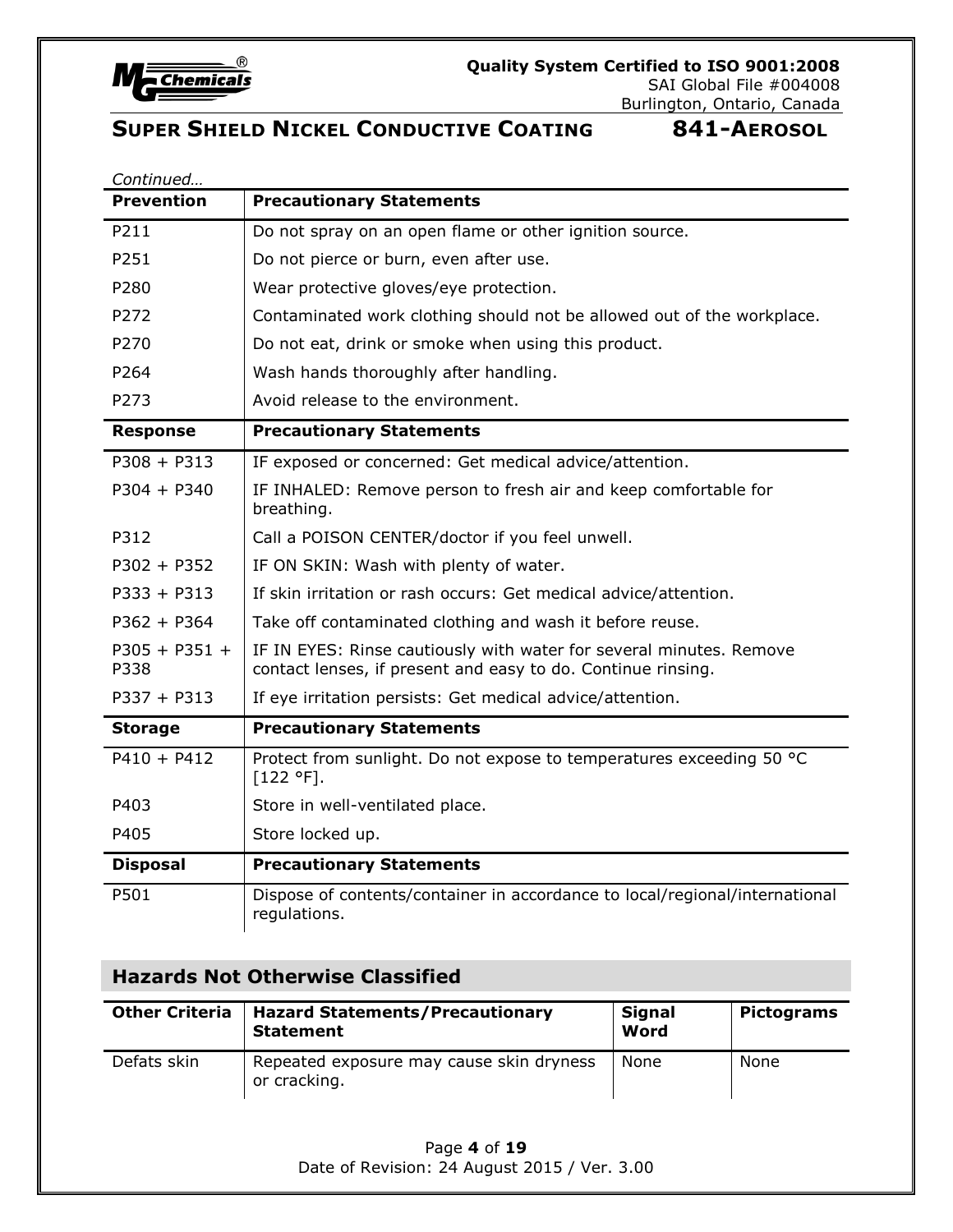

| <b>Section 3: Composition/Information on Ingredients</b> |                           |           |
|----------------------------------------------------------|---------------------------|-----------|
| CAS#                                                     | <b>Chemical Name</b>      | %(weight) |
| 811-97-2                                                 | 1,1,1,2-tetrafluoroethane | 38%       |
| $67 - 64 - 1$                                            | acetone                   | 27%       |
| 7440-02-0                                                | nickel                    | 20%       |
| 108-88-3                                                 | toluene                   | 5%        |
| $110-19-0$                                               | isobutyl acetate          | $1\%$     |
| $110 - 43 - 0$                                           | heptan-2-one              | $1\%$     |
| $64 - 17 - 5$                                            | ethanol                   | $1\%$     |
| 141-78-6                                                 | ethyl acetate             | $1\%$     |
|                                                          |                           |           |

### **Section 4: First-Aid Measures**

| <b>Exposure Condition</b> | <b>GHS Code/Symptoms/Precautionary Statements</b>                                                                        |
|---------------------------|--------------------------------------------------------------------------------------------------------------------------|
| <b>IF INHALED</b>         | P304 + P340, P312, P308 + P313                                                                                           |
| <b>Immediate Symptoms</b> | drowsiness, dizziness, cough, headaches, nausea,<br>unconsciousness                                                      |
| <b>Response</b>           | Remove person to fresh air and keep comfortable for breathing.                                                           |
|                           | Call a POISON CENTER/doctor if you feel unwell.                                                                          |
|                           | IF exposed or concerned: Get medical advice/attention.                                                                   |
| <b>IF ON SKIN</b>         | P302 + P352, P333 + P313, P362 + P364, P308 + P313                                                                       |
| <b>Immediate Symptoms</b> | redness, irritation, dry skin                                                                                            |
| <b>Response</b>           | Wash with plenty of water.                                                                                               |
|                           | If skin irritation or rash occurs: Get medical advice/attention.                                                         |
|                           | Take off contaminated clothing and wash it before reuse.                                                                 |
|                           | IF exposed or concerned: Get medical advice/attention.                                                                   |
| IF IN EYES                | P305 + P351 + P338, P337 + P313                                                                                          |
| <b>Immediate Symptoms</b> | irritation, redness                                                                                                      |
| <b>Response</b>           | Rinse cautiously with water for at least minutes. Remove<br>contact lenses, if present and easy to do. Continue rinsing. |
|                           | If eye irritation persists: Get medical advice/attention.                                                                |
|                           | Section continued on the next page                                                                                       |

Page **5** of **19** Date of Revision: 24 August 2015 / Ver. 3.00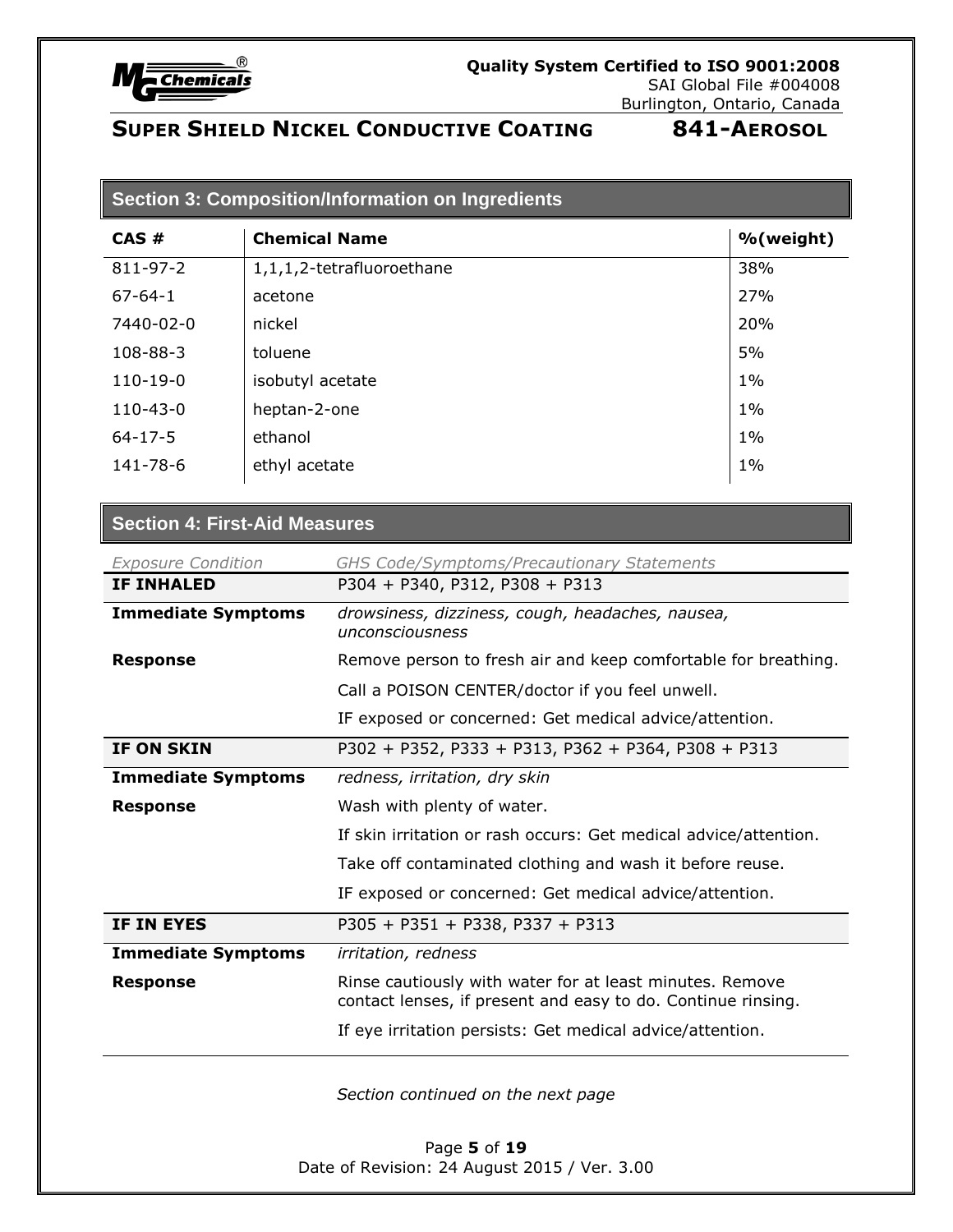

SAI Global File #004008 Burlington, Ontario, Canada

# **SUPER SHIELD NICKEL CONDUCTIVE COATING 841-AEROSOL**

| <b>IF SWALLOWED</b>       | $P301 + P330, P331, P308 + P313$                       |
|---------------------------|--------------------------------------------------------|
| <b>Immediate Symptoms</b> | nausea, sore throat, diarrhea, drowsiness, dizziness   |
| Response                  | IF SWALLOWED: Rinse mouth. Do NOT induce vomiting.     |
|                           | IF exposed or concerned: Get medical advice/attention. |

### **Section 5: Fire-Fighting Measures**

| <b>Extinguishing Media</b> | Use dry chemical, carbon dioxide, chemical foam, or water spray<br>to extinguish.                                                                                                            |
|----------------------------|----------------------------------------------------------------------------------------------------------------------------------------------------------------------------------------------|
|                            | Use water spray to cool containers.                                                                                                                                                          |
| <b>Specific Hazards</b>    | The liquid may float on water and ignite.                                                                                                                                                    |
|                            | Produces irritating and toxic fumes in fires or in contact with hot<br>surfaces. May produce very toxic nickel carbonyl gas in the<br>presence of carbon monoxide in a reducing atmosphere.  |
|                            | The vapors are heavier than air and may accumulate in low-lying<br>areas. Vapors may travel long distances and ignite at an ignition<br>source, which can cause a flashback or an explosion. |
| <b>Combustion Products</b> | Produces carbon oxides (CO, CO <sub>2</sub> ), nickel oxide fumes,<br>halogenated compounds, and hydrogen fluorides.                                                                         |
| <b>Fire-Fighter</b>        | Wear self-contained breathing apparatus and full fire-fighting<br>turn-out gear.                                                                                                             |

#### **Section 6: Accidental Release Measures**

| <b>Personal Protection</b>                 | See personal protection recommendations in Section 8.                                                                                                                                                                      |
|--------------------------------------------|----------------------------------------------------------------------------------------------------------------------------------------------------------------------------------------------------------------------------|
| <b>Precautions for</b><br><b>Response</b>  | Do not breathe the mist/spray/vapors. Remove or keep away all<br>sources of extreme heat or open flames.                                                                                                                   |
| <b>Environmental</b><br><b>Precautions</b> | Avoid releasing to the environment. Prevent spill from entering<br>drains and waterways.                                                                                                                                   |
| <b>Containment Methods</b>                 | Not applicable                                                                                                                                                                                                             |
| <b>Cleaning Methods</b>                    | Collect liquid in a sealable, solvent-resistant container. Sprinkle<br>inert absorbent compound onto spill, then sweep into the<br>container. Wash spill area with soap and water to remove the<br>last traces of residue. |
| <b>Disposal Methods</b>                    | Dispose of spill waste according to Section 13.                                                                                                                                                                            |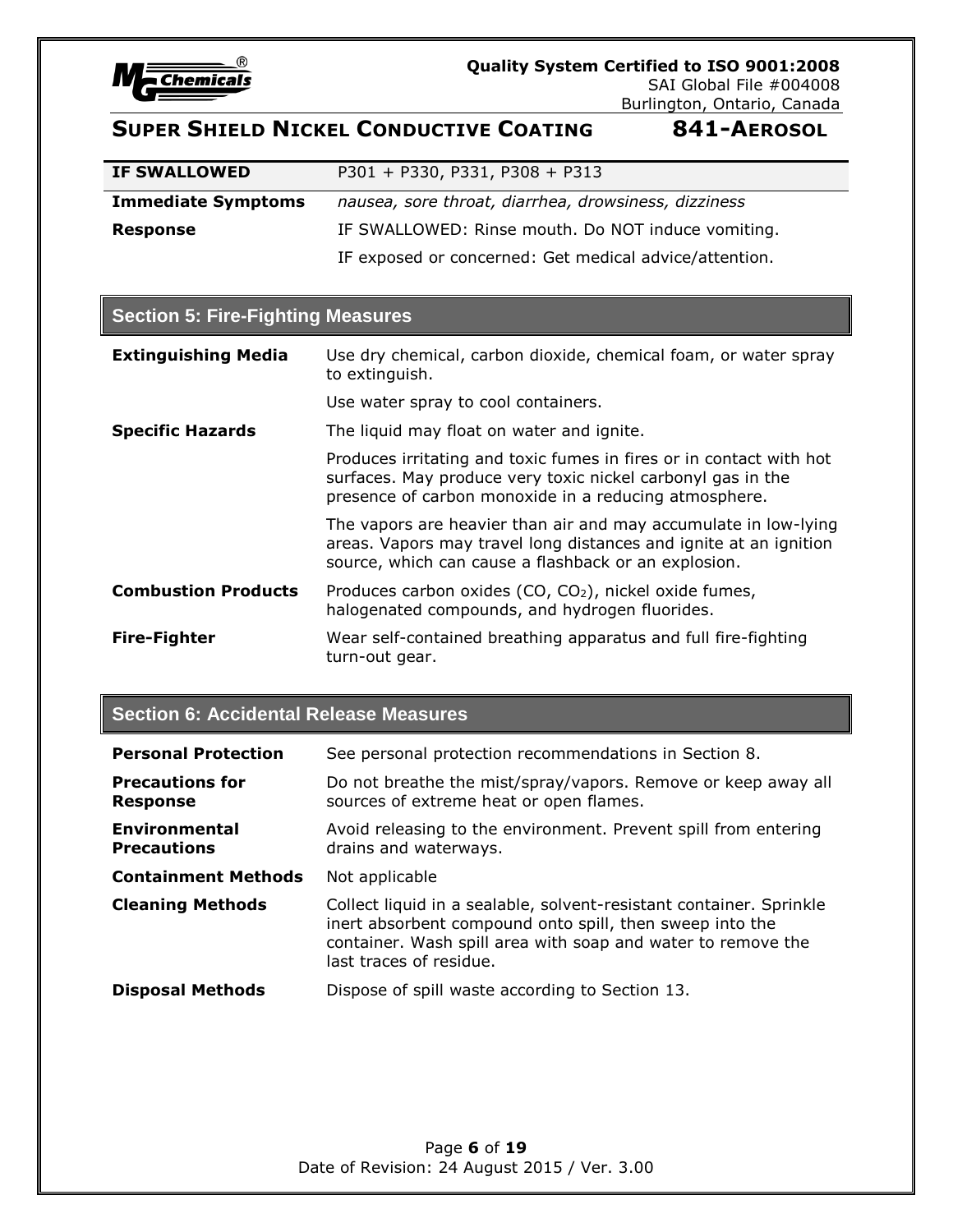

| <b>Section 7: Handling and Storage</b> |                                                                                                                      |  |
|----------------------------------------|----------------------------------------------------------------------------------------------------------------------|--|
| <b>Prevention</b>                      | Keep out of reach of children.                                                                                       |  |
|                                        | Keep away from heat, hot surfaces, sparks, open flames and<br>other ignition sources. No smoking.                    |  |
|                                        | Obtain special instructions before use. Do not handle until all<br>safety precautions have been read and understood. |  |
|                                        | Contaminated work clothing should not be allowed out of the<br>workplace.                                            |  |
|                                        | Do not breathe mist/vapors/spray.                                                                                    |  |
|                                        | Do not eat, drink, or smoke when using this product.                                                                 |  |
|                                        |                                                                                                                      |  |

Do not pierce or burn, even after use.

**Handling Do not spray on an open flame or other ignition source.** 

Use only outdoors or in a well-ventilated area.

Wear protective gloves/clothing/eye protection.

Take off contaminated clothing and wash it before reuse.

Wash hands thoroughly after handling.

Avoid release to the environment.

**Storage** Protect from sunlight. Do not expose to temperatures exceeding 50 °C [122 °F].

Store in well ventilated place.

Store locked up.

### **Section 8: Exposure Controls/Personal Protection**

### **Substances with Occupational Exposure Limit Values**

| <b>Chemical Name</b>      | Country/<br><b>Provinces</b> | <b>Long Term</b><br><b>Exposure Limits</b><br>(PEL) | <b>Short Term</b><br><b>Exposure Limits</b><br>(STEL) |
|---------------------------|------------------------------|-----------------------------------------------------|-------------------------------------------------------|
| 1,1,1,2-tetrafluoroethane | MG Chemicals <sup>a)</sup>   | $1000$ ppm                                          | Not established                                       |
|                           | ACGIH                        | Not established                                     | Not established                                       |
|                           | U.S.A. OSHA PEL              | Not established                                     | Not established                                       |
|                           | Canada                       | Not established                                     | Not established                                       |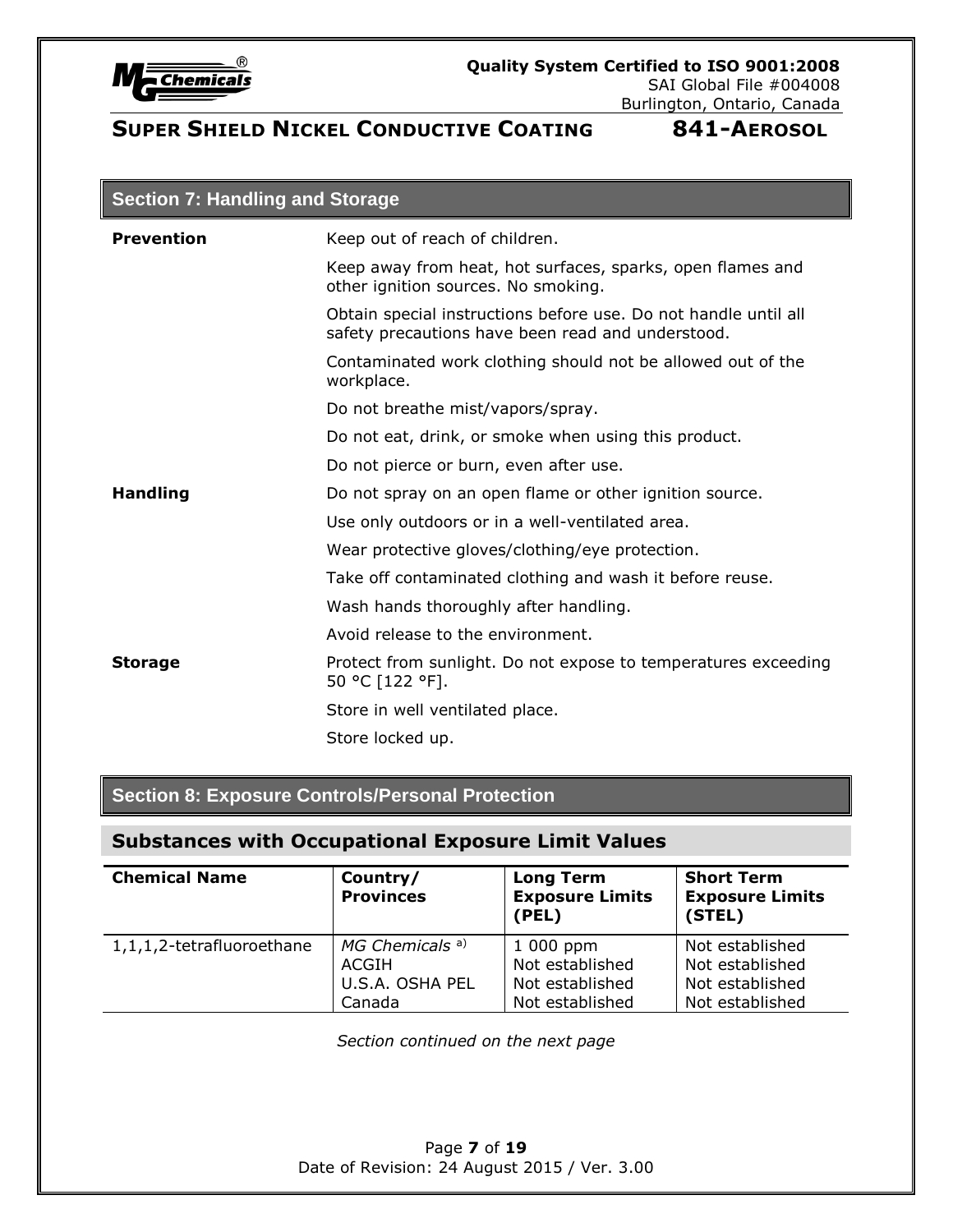

*Continued…*

| <b>Chemical Name</b> | Country/<br><b>Provinces</b> | <b>Long Term</b><br><b>Exposure Limits</b><br>(PEL) | <b>Short Term</b><br><b>Exposure Limits</b><br>(STEL) |
|----------------------|------------------------------|-----------------------------------------------------|-------------------------------------------------------|
| acetone              | <b>ACGIH</b>                 | 500 ppm                                             | 750 ppm                                               |
|                      | U.S.A. OSHA PEL              | 1 000 ppm                                           | Not established                                       |
|                      | Canada AB                    | 500 ppm                                             | 750 ppm                                               |
|                      | Canada BC                    | 250 ppm                                             | 500 ppm                                               |
|                      | Canada ON                    | 500 ppm                                             | 750 ppm                                               |
|                      | Canada QC                    | 750 ppm                                             | 1 000 ppm                                             |
| nickel               | <b>ACGIH</b>                 | 1.5 mg/m <sup>3</sup>                               | Not established                                       |
|                      | U.S.A. OSHA PEL              | 1 mg/m $3$                                          | Not established                                       |
|                      | Canada AB                    | 1.5 mg/m <sup>3</sup>                               | Not established                                       |
|                      | Canada BC                    | $0.05$ mg/m <sup>3</sup>                            | Not established                                       |
|                      | Canada ON                    | 1 mg/m $3$                                          | Not established                                       |
|                      | Canada QC                    | 1 mg/m $3$                                          | Not established                                       |
| toluene              | <b>ACGIH</b>                 | 20 ppm                                              | Not established                                       |
|                      | U.S.A. OSHA PEL              | 200 ppm                                             | 300 ppm                                               |
|                      | Canada AB                    | 50 ppm                                              | Not established                                       |
|                      | Canada BC                    | 20 ppm                                              | Not established                                       |
|                      | Canada ON                    | 20 ppm                                              | Not established                                       |
|                      | Canada QC                    | 100 ppm                                             | $150$ ppm                                             |
| isobutyl acetate     | <b>ACGIH</b>                 | 150 ppm                                             | Not established                                       |
|                      | U.S.A. OSHA PEL              | 150 ppm                                             | Not established                                       |
|                      | Canada AB                    | 150 ppm                                             | Not established                                       |
|                      | Canada BC                    | 150 ppm                                             | Not established                                       |
|                      | Canada ON                    | 150 ppm                                             | Not established                                       |
|                      | Canada QC                    | 150 ppm                                             | Not established                                       |
| 2-heptanone          | <b>ACGIH</b>                 | 50 ppm                                              | Not established                                       |
|                      | U.S.A. OSHA PEL              | 100 ppm                                             | Not established                                       |
|                      | Canada AB                    | 50 ppm                                              | Not established                                       |
|                      | Canada BC                    | 50 ppm                                              | Not established                                       |
|                      | Canada ON                    | 25 ppm                                              | Not established                                       |
|                      | Canada QC                    | 50 ppm                                              | Not established                                       |
| ethanol              | <b>ACGIH</b>                 | Not established                                     | 1 000 ppm                                             |
|                      | U.S.A. OSHA PEL              | 1 000 ppm                                           | Not established                                       |
|                      | Canada AB                    | 1 000 ppm                                           | Not established                                       |
|                      | Canada BC                    | Not established                                     | 1 000 ppm                                             |
|                      | Canada ON                    | Not established                                     | 1 000 ppm                                             |
|                      | Canada QC                    | 1 000 ppm                                           | Not established                                       |
| ethyl acetate        | <b>ACGIH</b>                 | 400 ppm                                             | Not established                                       |
|                      | U.S.A. OSHA PEL              | 400 ppm                                             | Not established                                       |
|                      | Canada AB                    | 400 ppm                                             | Not established                                       |
|                      | Canada BC                    | 150 ppm                                             | Not established                                       |
|                      | Canada ON                    | Not established                                     | Not established                                       |
|                      | Canada QC                    | 400 ppm                                             | Not established                                       |

*Section continued on the next page*

Page **8** of **19** Date of Revision: 24 August 2015 / Ver. 3.00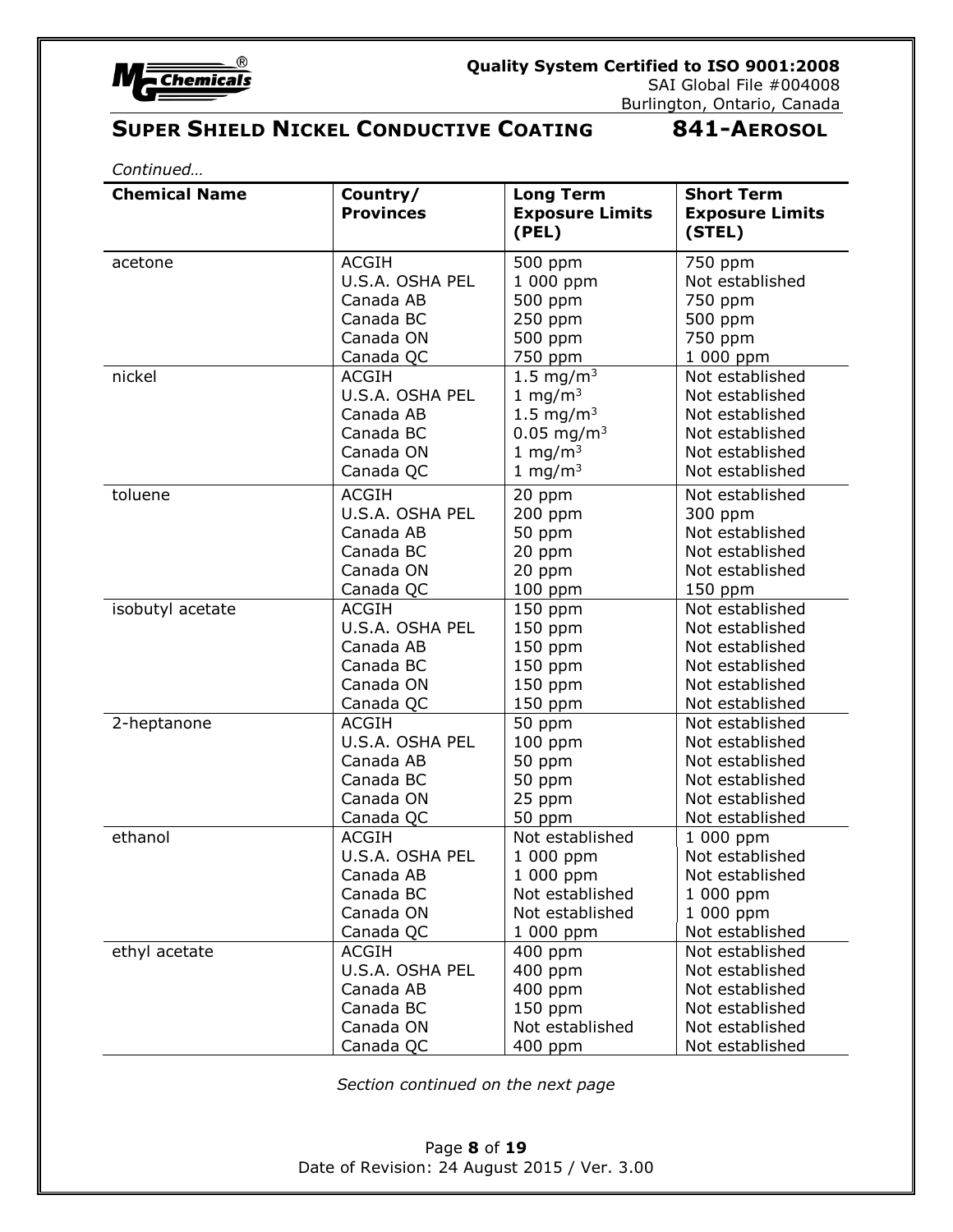

Burlington, Ontario, Canada

# **SUPER SHIELD NICKEL CONDUCTIVE COATING 841-AEROSOL**

*Note:* Ingredients are listed in descending weight contribution order (from greatest to least). The ACGIH<sup>1</sup>, OSHA (Table Z-1), and Canadian provinces exposure limits were consulted. Limits from by RTECS database<sup>2</sup> and data from suppliers' SDS were also consulted. Short term exposure limits (STEL) are for 15 min and long term permissible exposure limits (PEL) for 8 h.

a) MG Chemicals recommended limit corresponding to prevalent international threshold values

# **Engineering Controls**

**Ventilation** Keep airborne concentrations below the occupational exposure limits (OEL).

#### **Personal Protective Equipment**

| Eye protection                | Wear appropriate protective eyeglasses or chemical safety<br>goggles.                                                                                                                                                                                        |  |
|-------------------------------|--------------------------------------------------------------------------------------------------------------------------------------------------------------------------------------------------------------------------------------------------------------|--|
|                               | <b>Recommendation:</b> Ensure that glasses have side shields for<br>lateral protection.                                                                                                                                                                      |  |
| <b>Skin Protection</b>        | For likely contacts, use of protective butyl rubber, fluorinated<br>rubber, or other chemically resistant gloves.                                                                                                                                            |  |
|                               | For incidental contacts, use nitrile, neoprene, PVC gloves, or<br>other chemically resistant gloves.                                                                                                                                                         |  |
| <b>Respiratory Protection</b> | For over-exposures up to 10 x OEL of mist/vapors/spray, wear<br>respirator such as a half-mask respirator with organic vapor<br>cartridges.                                                                                                                  |  |
|                               | Above 10 x OEL, use a positive-pressure, air-supplied respirator<br>or a self-contained breathing apparatus.                                                                                                                                                 |  |
|                               | <b>RECOMMENDATION:</b> Consult your local safety supply store to<br>ensure your respirator has filter cartridges appropriate for the<br>ingredients listed in section 3 of this SDS, and that the<br>respirator is fitted to the employee by a professional. |  |

### **General Hygiene Considerations**

Wash hands thoroughly with water and soap after handling.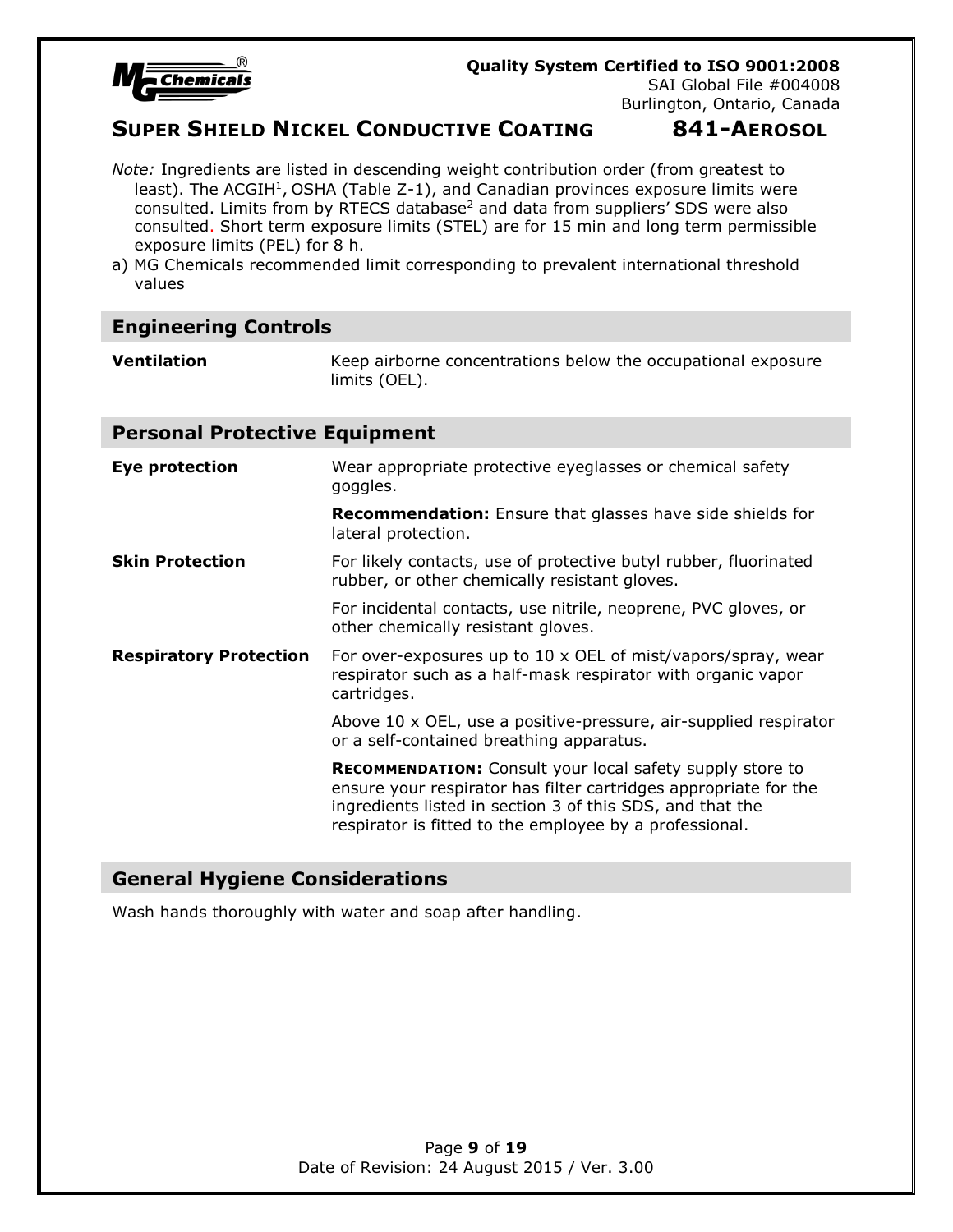

| <b>Section 9: Physical and Chemical Properties</b> |  |  |
|----------------------------------------------------|--|--|
|----------------------------------------------------|--|--|

| <b>Physical State</b>     | Liquid            | <b>Lower Flammability</b><br>Limit $c$ )   | 2%                      |
|---------------------------|-------------------|--------------------------------------------|-------------------------|
| <b>Appearance</b>         | Steel grey        | <b>Upper Flammability</b><br>Limit $\circ$ | 13%                     |
| Odor                      | Benzene like,     | <b>Vapor Pressure</b>                      | 21 kPa                  |
|                           | sweetish          | @21 °C                                     | $[150 \text{ mmHg}]$    |
| <b>Odor Threshold</b>     | 2 ppm             | <b>Vapor Density</b>                       | $\geq$ 2<br>$(Air = 1)$ |
| pH                        | Not.<br>available | <b>Specific Gravity</b><br>@25 °C          | 1.24                    |
| <b>Freezing/Melting</b>   | Not               | Solubility in                              | Partially soluble       |
| Point                     | available         | Water                                      |                         |
| <b>Boiling Point a)</b>   | ≥56 °C            | <b>Partition</b>                           | Not                     |
|                           | [≥132 °F]         | <b>Coefficient</b>                         | available               |
| Flash Point <sup>a)</sup> | $-17$ °C          | Auto-ignition                              | $\geq$ 315 °C           |
|                           | [1.4 °F]          | Temperature <sup>b)</sup>                  | [≥599 °F]               |
| <b>Evaporation</b>        | Fast              | <b>Decomposition</b>                       | Not                     |
| Rate                      |                   | <b>Temperature</b>                         | available               |
| <b>Flammability</b>       | <b>Not</b>        | <b>Viscosity</b>                           | Not                     |
| (solid, gas)              | available         | @40 °C                                     | available               |

a) The values for the boiling point and closed cup flash point are based on the acetone component.

b) The auto-ignition value is based on 1-methoxy-2-propanol acetate, which is the component with the lowest value.

c) Lower and Upper Explosive Limits of mixture calculated using Le Chatelier principle and component LFL and UFL limits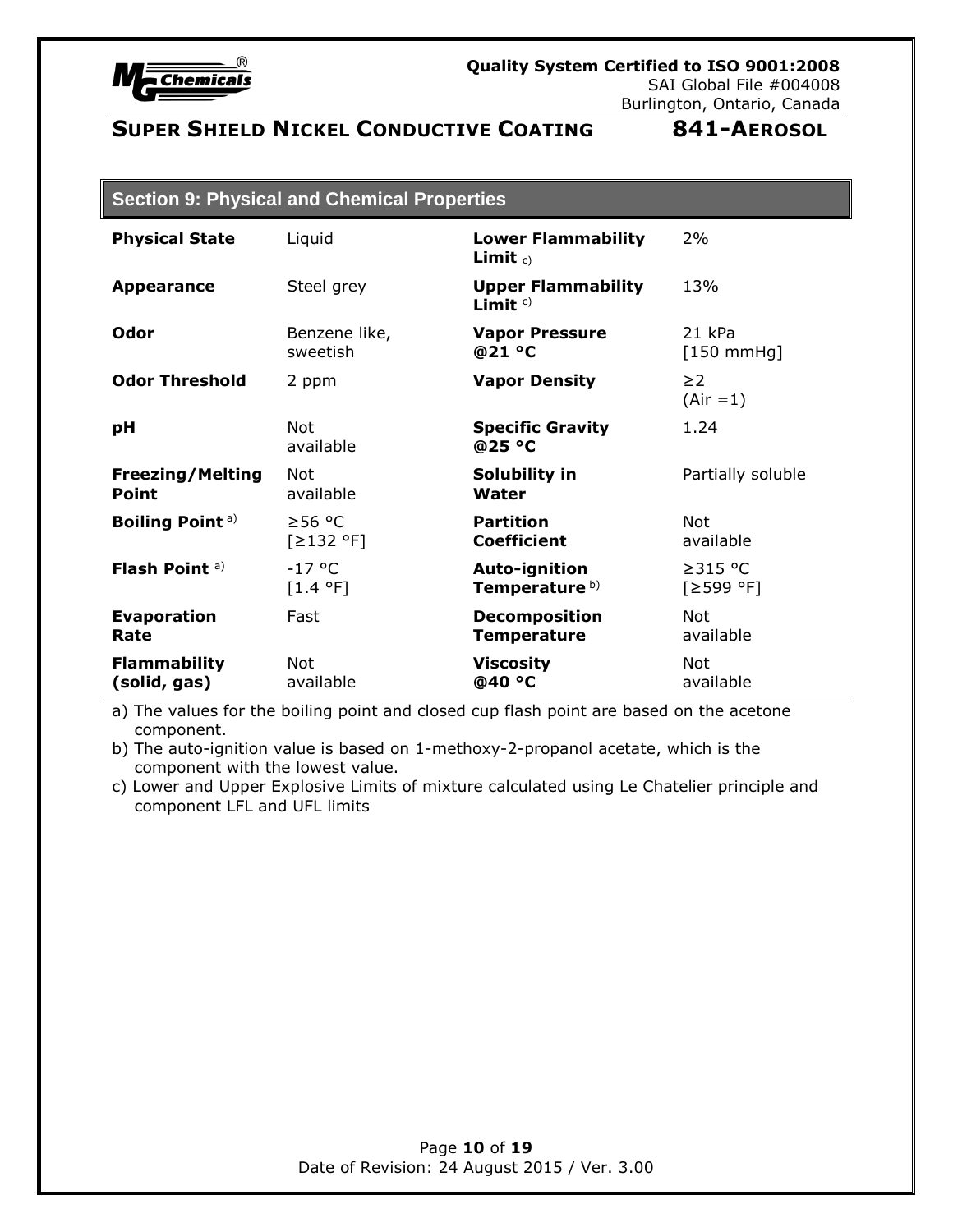

### **Section 10: Stability and Reactivity**

| <b>Reactivity</b>             | The nickel can react vigorously with acids and liberate hydrogen,<br>which can form an explosive mixture in air. |  |
|-------------------------------|------------------------------------------------------------------------------------------------------------------|--|
|                               | Nickel may react with carbon monoxide in a reducing atmosphere to<br>form a very toxic nickel carbonyl gas.      |  |
| <b>Chemical Stability</b>     | Chemically stable at normal temperatures and pressures                                                           |  |
| <b>Conditions to</b><br>Avoid | Ignition sources, open flames, and incompatible substances                                                       |  |
| <b>Incompatibilities</b>      | Oxidizing agents, strong acids, peroxides, alkali or alkali earth metals                                         |  |
| <b>Polymerization</b>         | Will not occur                                                                                                   |  |
| <b>Decomposition</b>          | Will not decompose under normal conditions. For thermal<br>decomposition, see combustion products in Section 5.  |  |

# **Section 11: Toxicological Information**

### **Routes of Exposure**

Eye contact, Ingestion, Inhalation, and Skin contact

#### **Symptoms Summary**

| <b>Eyes</b>       | May cause redness and severe irritation.                                                                                                                                                                                                                                                     |
|-------------------|----------------------------------------------------------------------------------------------------------------------------------------------------------------------------------------------------------------------------------------------------------------------------------------------|
| <b>Skin</b>       | May cause skin redness, irritation, and dry skin.                                                                                                                                                                                                                                            |
| <b>Inhalation</b> | May cause drowsiness, dizziness, cough, headaches, nausea, or<br>unconsciousness.                                                                                                                                                                                                            |
| <b>Ingestion</b>  | May cause nausea, sore throat, and diarrhea (see inhalation symptoms).                                                                                                                                                                                                                       |
| <b>Chronic</b>    | Prolonged or repeated exposure may cause skin dryness, cracking, as well<br>as defatting the skin.                                                                                                                                                                                           |
|                   | Chronic inhalation exposure may affect the central nervous system and<br>lead to hearing loss with co-exposure to loud noises. Inhalation of mist<br>containing nickel particles of less than 0.1 mm may cause chronic<br>inflammation, lung fibrosis, and accumulation of nickel particles. |
|                   | Ingestion or inhalation of paint material, mist, or vapor during pregnancy<br>may increase the chances fetal death and developmental defects.                                                                                                                                                |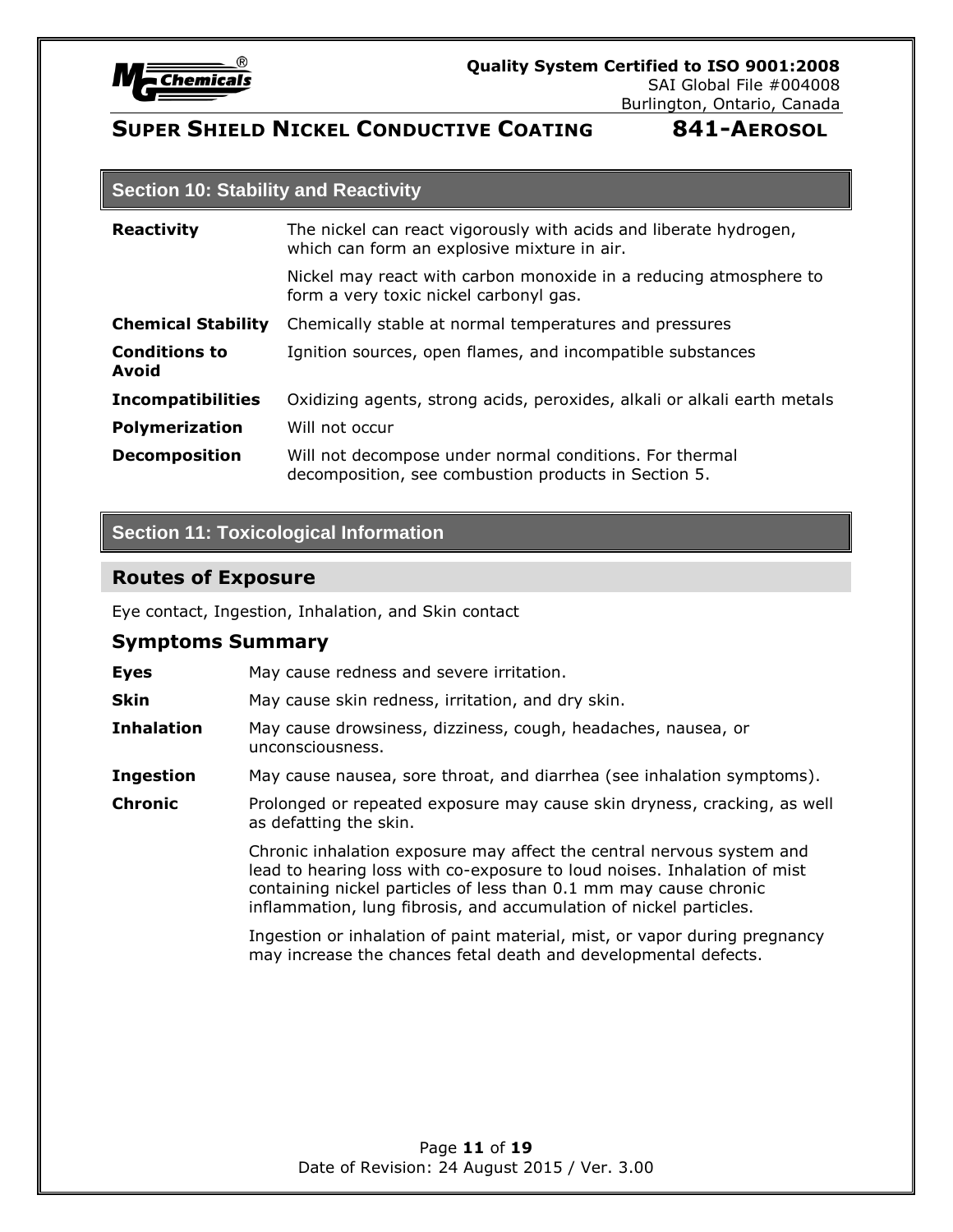

| <b>Chemical Name</b>      | <b>LD50</b>     | <b>LD50</b>                | <b>LC50</b>           |
|---------------------------|-----------------|----------------------------|-----------------------|
|                           | oral            | dermal                     | inhalation            |
| 1,1,1,2-tetrafluoroethane | Not             | Not                        | 1 500 $q/m^3$         |
|                           | available       | available                  | 4 h Rat               |
| acetone                   | 5 800 mg/kg Rat | >9 400 µL/kg<br>Guinea pig | 44 $q/m^3$<br>4 h Rat |
| nickel                    | 5 000 mg/kg     | Not                        | <b>Not</b>            |
|                           | Rat             | available                  | available             |
| toluene                   | $636$ mg/kg     | 12 124 mg/kg               | 49 $g/m^3$            |
|                           | Rat             | Rabbit                     | 4h Rat                |
| isobutyl acetate          | 13 400 mg/kg    | $>17$ 400 mg/kg            | $>13.24$ mg/L         |
|                           | Rat             | Rabbit                     | 6 h Rat               |
| Heptan-2-one              | 1 670 mg/kg     | 12 600 µL/kg               | Not                   |
|                           | Rat             | Rabbit                     | available             |
| Ethanol                   | 7 060 mg/kg     | Not                        | 20 000 ppm            |
|                           | Rat             | available                  | 10 h Rat              |
| ethyl acetate             | 5 620 mg/kg     | $>$ 20 000 µL/kg           | 45 $g/m^3$            |
|                           | Rat             | Rabbit                     | 2 h Mouse             |

# **Acute Toxicity (Lethal Exposure Concentrations)**

*Note:* Toxicity data from the RTECS<sup>2</sup> and ECHA databases were consulted. The data from supplier (M)SDS were also consulted.

# **Other Toxicological Effects**

| <b>Skin corrosion/irritation</b>             | The toluene component is a known severe skin irritant.                                                          |
|----------------------------------------------|-----------------------------------------------------------------------------------------------------------------|
| <b>Serious eye</b><br>damage/irritation      | Acetone, ethanol, and ethyl acetate cause serious eye<br>irritations. Contains mechanically abrasive particles. |
| <b>Sensitization</b><br>(allergic reactions) | Exposure to nickel may cause allergic skin reaction.                                                            |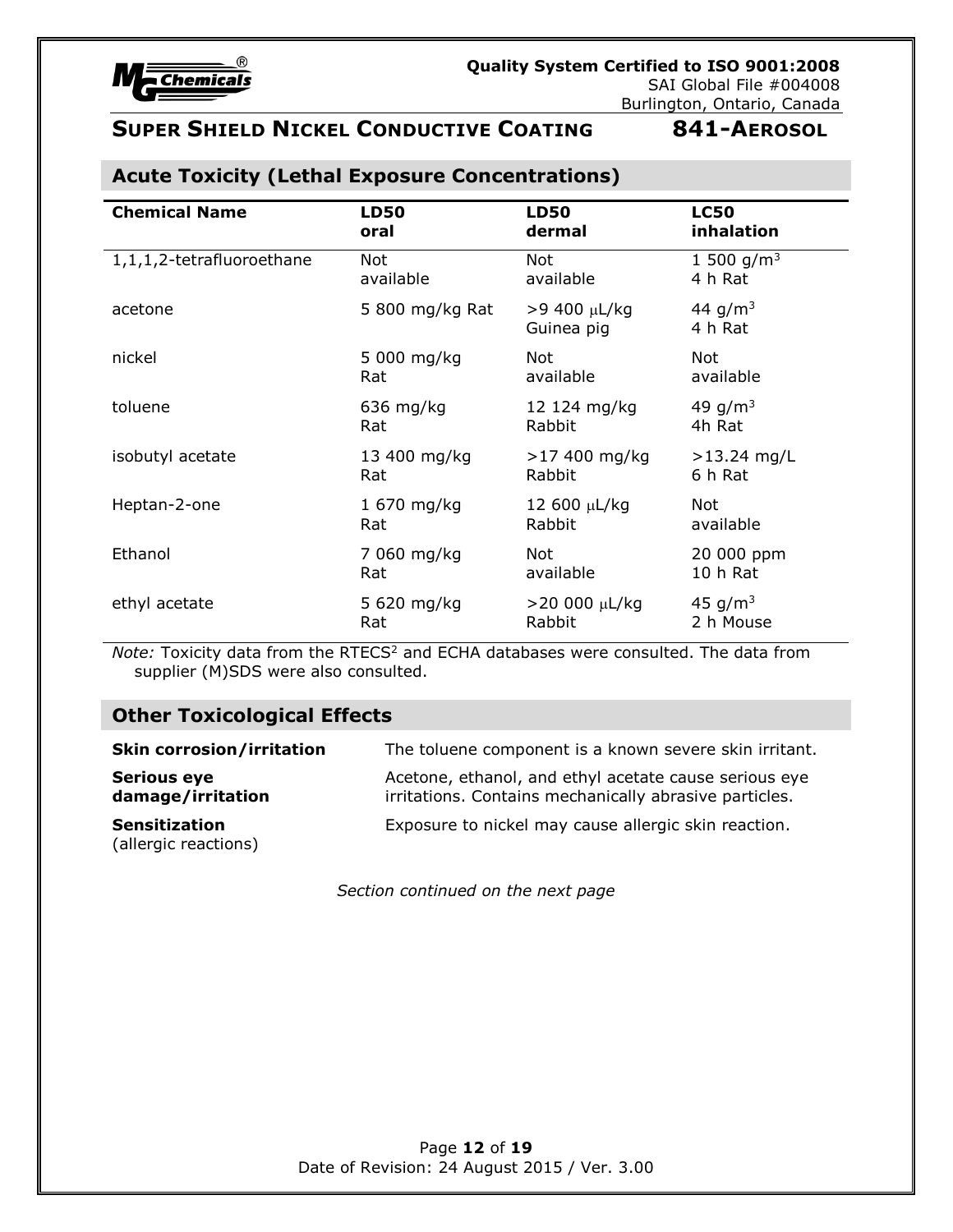

Burlington, Ontario, Canada

# **SUPER SHIELD NICKEL CONDUCTIVE COATING 841-AEROSOL**

| Carcinogenicity<br>(risk of cancer)                        | Nickel is classified as a suspect carcinogen based on<br>animal intratracheal instillation (intubation) or<br>interperitoneal (in body cavity) injection studies. A<br>reliable 2008 study by Oller et al. shows no<br>carcinogenicity for the nickel metal via normal inhalation<br>route. |
|------------------------------------------------------------|---------------------------------------------------------------------------------------------------------------------------------------------------------------------------------------------------------------------------------------------------------------------------------------------|
|                                                            | Evidence of carcinogenicity of ethanol relates to<br>excessive alcoholic beverage consumption, and doesn't<br>relate to exposure risks when used in the workplace or as<br>a non-comestible consumer product.                                                                               |
|                                                            | Nickel [7440-02-0]                                                                                                                                                                                                                                                                          |
|                                                            | IARC Group 2B: Possibly carcinogenic to humans                                                                                                                                                                                                                                              |
|                                                            | ACGIH A5: Not suspected as a human carcinogen                                                                                                                                                                                                                                               |
|                                                            | CA Prop 65: Listed as a carcinogen                                                                                                                                                                                                                                                          |
|                                                            | NTP: Reasonably anticipated to be human carcinogen                                                                                                                                                                                                                                          |
|                                                            | <b>Ethanol [CAS# 64-17-5]</b>                                                                                                                                                                                                                                                               |
|                                                            | IARC Group 1: Possibly carcinogenic to humans in the<br>form of alcoholic beverages (not ethanol)                                                                                                                                                                                           |
|                                                            | ACGIH A4: Not classified as a human carcinogen                                                                                                                                                                                                                                              |
|                                                            | CA Prop 65: Listed as a carcinogen when consumed as a<br>beverage                                                                                                                                                                                                                           |
|                                                            | NTP: When in alcoholic beverage consumption, it is listed<br>as a known carcinogen                                                                                                                                                                                                          |
| <b>Mutagenicity</b><br>(risk of heritable genetic effects) | Based on available data, the classification criteria are not<br>met.                                                                                                                                                                                                                        |
| <b>Reproductive Toxicity</b><br>(risk to sex functions)    | Toluene present reproductive and developmental hazards<br>at high doses $(>13 000 \mu g/day)$                                                                                                                                                                                               |
| <b>Teratogenicity</b><br>(risk of fetus malformation)      | Harmful to unborn fetus in large doses                                                                                                                                                                                                                                                      |
| <b>STOT-single exposure</b>                                | Inhalation of toluene, acetone, isobutyl acetate,<br>heptan-2-one, and ethyl acetate may affect the central<br>nervous system                                                                                                                                                               |
|                                                            |                                                                                                                                                                                                                                                                                             |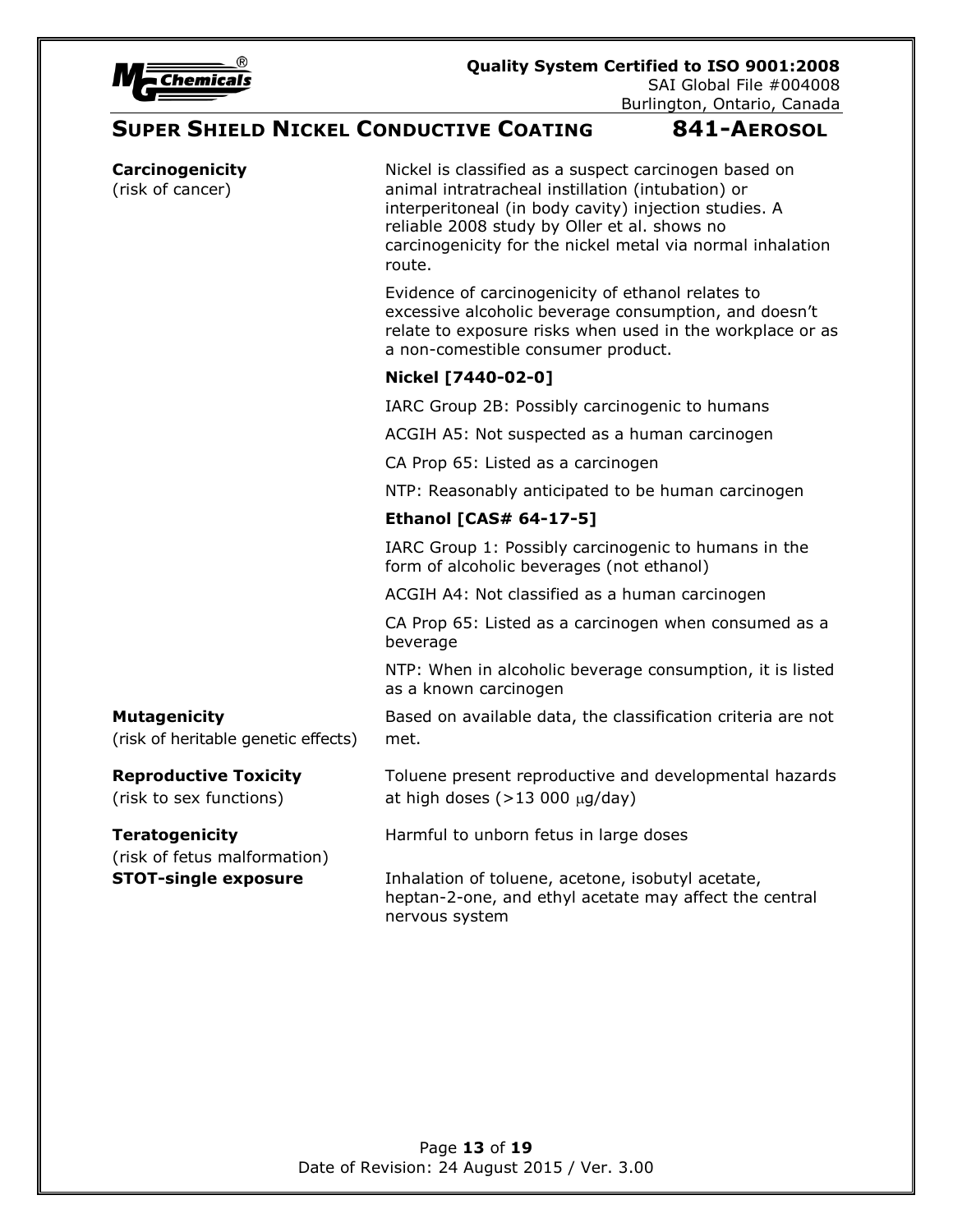

| <b>STOT-repeated exposure</b> | Nickel particles can damage the respiratory tract leading<br>to inflammation, lung fibrosis, and accumulation of nickel<br>particles in a rat study.                                                                                                                          |  |
|-------------------------------|-------------------------------------------------------------------------------------------------------------------------------------------------------------------------------------------------------------------------------------------------------------------------------|--|
|                               | Contains 12% toluene, which is a Cat 2 STOT repeated<br>exposure hazard for the central nervous system and<br>cochlear systems. Toluene is an ototoxic chemical<br>according to rat studies: inhalation exposure in the<br>presence of noise may lead to cochlear impairment. |  |
| <b>Aspiration hazard</b>      | Based on available data, the classification criteria are not<br>met. There is less than 10% category 1 components.                                                                                                                                                            |  |

### **Section 12: Ecological Information**

Ecological classifications are based on the IMDG/GHS criteria in conjunction with ecotoxicological data from our suppliers, the European Chemical Agency database [\(http://echa.europa.eu\)](http://echa.europa.eu/), and other reliable sources.

Nickel powder less than 1 mm diameter is classified as a chronic category 3 aquatic pollutant by ECHA registrants.

Toluene is an acute category 2 aquatic toxicant (with minimal LC50 of 7.63 mg/L for Oncorhhynchus mykiss (rainbow trout); 8.9 mg/L 24 h Daphnia magna (water flea); 10 mg/L 24 h Pseudokirchneriella subcapitata (green algae)).

The 1-methoxy-2-propanol acetate component is an acute category 3 aquatic toxicant (with minimal LC50 96 h of ≥100 mg/L Salmo gairdneri); and EC50 48 h >500 mg/L Daphnia magna (water flea)).

Isobutyl acetate, heptan-2-one, ethanol, and ethyl acetate are not classifiable as an environmental toxicant (with minimal LC50 of >100 mg/L).

- Isobutyl acetate as a minimal LC50 48 h of 101 mg/L for Leuciscus idus melanotus and 250 mg/L for Daphnia magna (water flea).
- Heptan-2-one has a minimal LC50 96 h of 126 mg/L for Pimephales promelas (fathead minnow).
- Ethanol is biodegradable and has a minimal LC50 of  $>1$  000 mg/L for fish, invertebrates, and algea.
- Ethyl acetate is has a minimal LC50 96 h of 220 mg/L for Pimephales promelas (fathead minnow); a LC50 48 h of 560 mg/L and EC50 24 h of 2 300 mg/L Daphnia magna (water flea); and an EC50 72 h 1 800 mg/L for Selenastrum.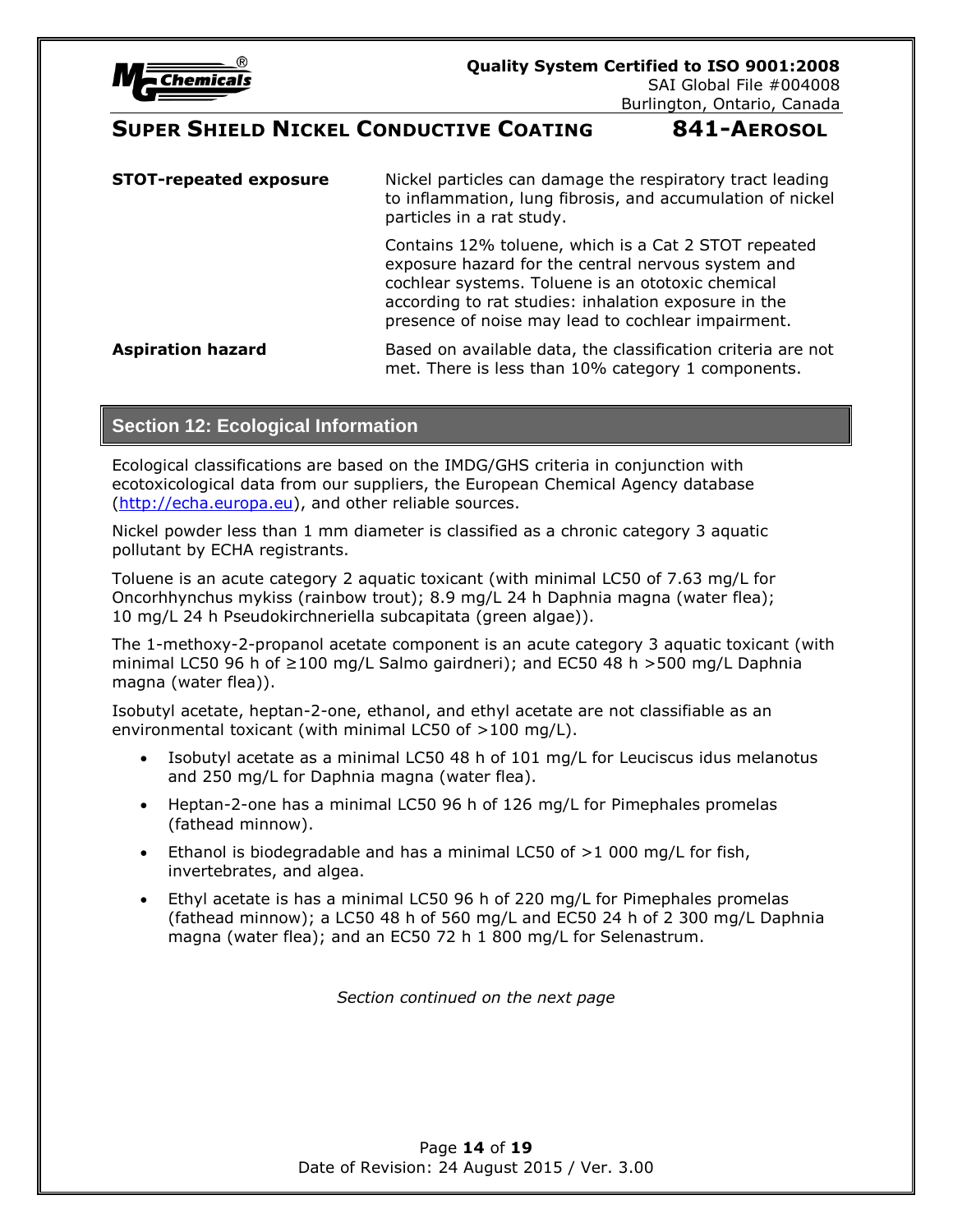

# **Acute Ecotoxicity**

Available data doesn't give rise to classification as an acute ecotoxicant.

# **Chronic Ecotoxicity**

Category 3

Harmful to aquatic life with long lasting effects.

Avoid release to the environment. Collect spillage.

#### **Biodegradability**

The nickel content is not biodegradable.

### **Other Effects**

Actual VOC (Volatile Organic Compounds) content according to the US (EPA) and Canadian (CEPA) authorities.

Actual VOC =  $10\%$  [118 g/L]

*Note:* Nickel can be recovered from the waste to reclaim the value of the nickel.

#### **Section 13: Disposal Information**

Dispose of contents in accordance with all local, regional, national, and international regulations.

### **Section 14: Transport Information**

#### **Ground**

**Refer to TDG regulations** (Canadian Transportation of Dangerous Goods regulations); **USA CFR 49 Regulations** (Parts 100 to 185).



**Limited Quantity UN number**: UN1950 **Shipping Name:** AEROSOL, flammable **Class:** 2.1 **Packing Group**: Not applicable **Marine Pollutant:** No Flash Point -17 °C [1.4 °F]



*Section continued on the next page*

Page **15** of **19** Date of Revision: 24 August 2015 / Ver. 3.00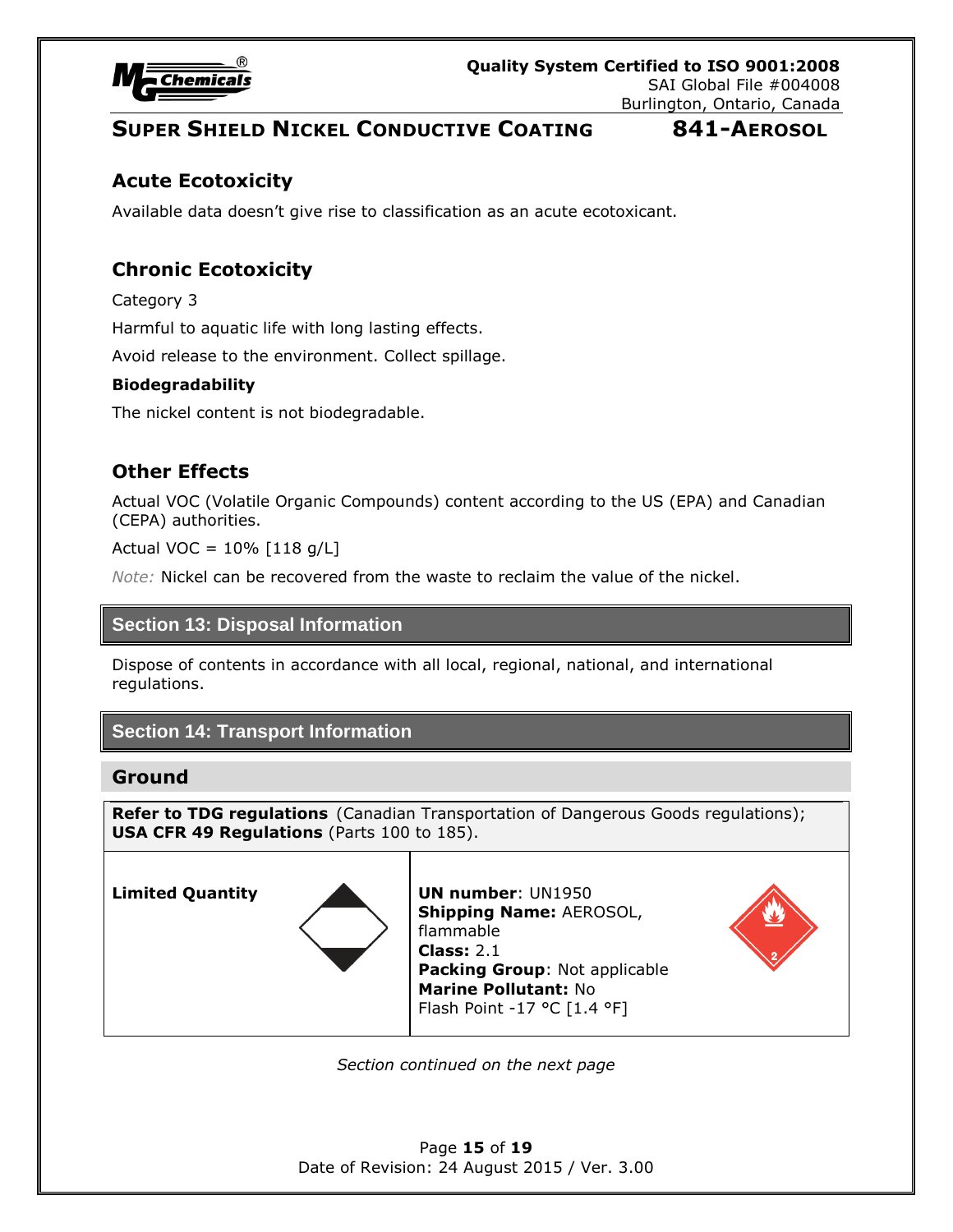

#### **Air**

**Refer to ICAO-IATA Dangerous Goods Regulations.**



**Limited Quantity UN number**: UN1950 **Shipping Name:** AEROSOL, flammable **Class:** 2.1 **Packing Group**: Not applicable **Marine Pollutant:** No Flash Point -17 °C [1.4 °F]



### **Sea**



*Note:* **Shipper must be appropriately trained and certified before involvement with the transport of dangerous goods.**

### **Section 15: Regulatory Information**

### **Canada**

**WHMIS 1988 Classification**



A – Aerosol Container; B5 – Flammable Aerosols; D2A - Very Toxic (Carcinogenicity and Reproductive toxicity); D2B – Toxic Other (Eye Irritation; Skin sensitization)

*Section continued on the next page*

Page **16** of **19** Date of Revision: 24 August 2015 / Ver. 3.00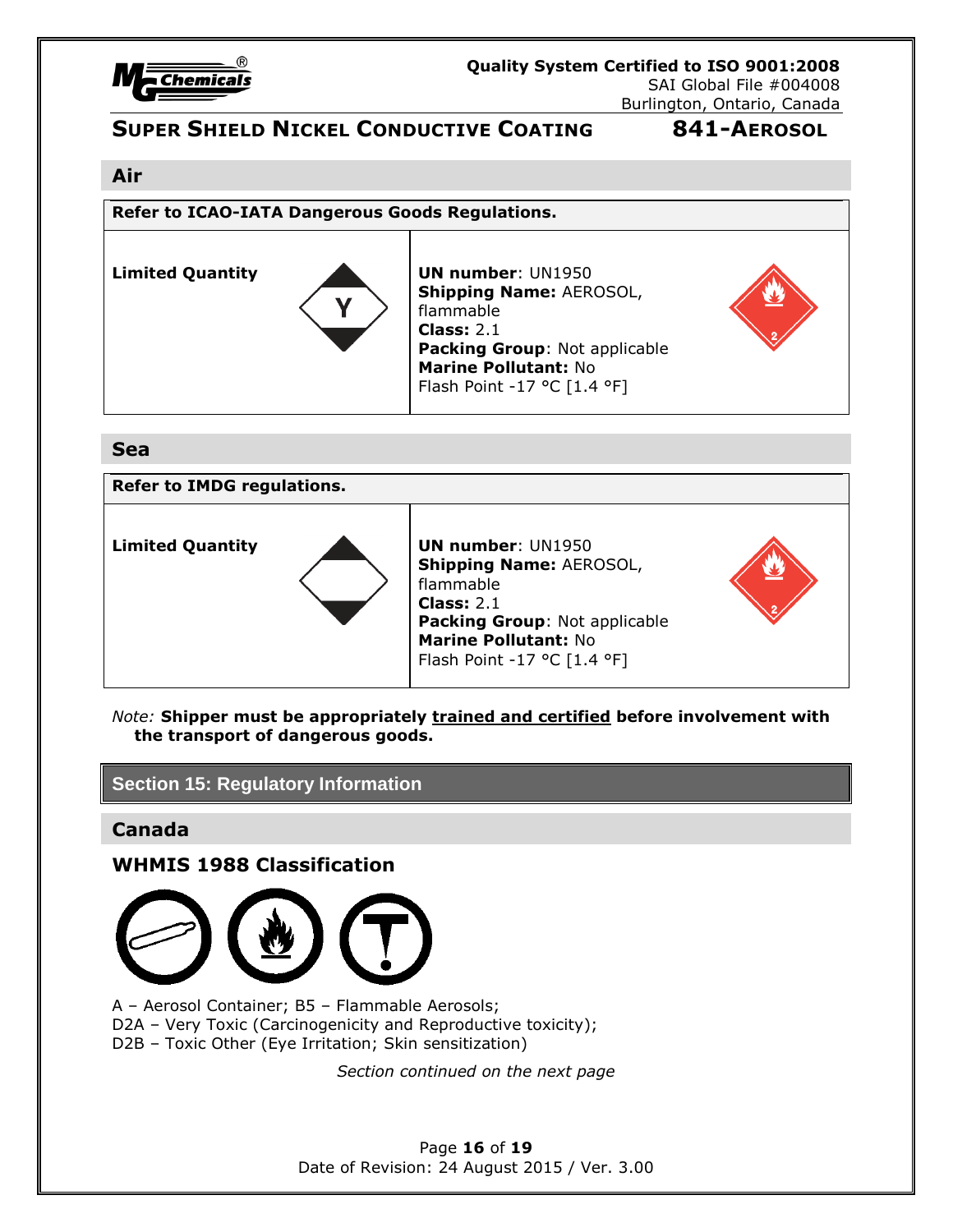

#### **Domestic Substance List (DSL) / Non-Domestic Substance Lists (NDSL)**

All hazardous ingredients are listed on the DSL.

#### **Industry and Science Canada**

MG Labels products intended for the workplace to conform to WHMIS labeling regulations. Product identification, net quantity declaration, minimum printing type size heights, and packaging of this product are in compliance.

#### **Health Canada**

Products produced by MG Chemicals intended for retail display conform to the Canadian Consumer Labeling Regulations.

#### **USA**

**CAA** (Clean Air Act, USA)

This product does not contain any class 1 ozone depleting substances.

This product does not contain any class 2 ozone depleting substances.

This product contains toluene (CAS# 108-88-3), which is listed as hazardous air pollutants.

**EPCRA** (Emergency Planning and Right to Know Act, USA, 40 CFR 372.45)

This product contains toluene (CAS# 108-88-3) and nickel (CAS# 7440-02-0) subject to the reporting requirements of section 313 Title III of the SARA of 1986 and 40 CFR part 372.

This product contains acetone (CAS# 67-64-1), isobutyl acetate (CAS# 110-19-0) and ethyl acetate (CAS# 141-78-6), which are subject to the CERCLA reporting requirements at the 5000 lb (2268 kg) threshold.

**TSCA** (Toxic Substances Control Act of 1976, USA)

All substances are TSCA listed.

**California Proposition 65** (Chemicals known to cause cancer or reproductive toxicity, June 06, 2014 revision, USA).

This product contains toluene, which is listed as reproductively toxic.

This product contains nickel, which is listed as a carcinogen.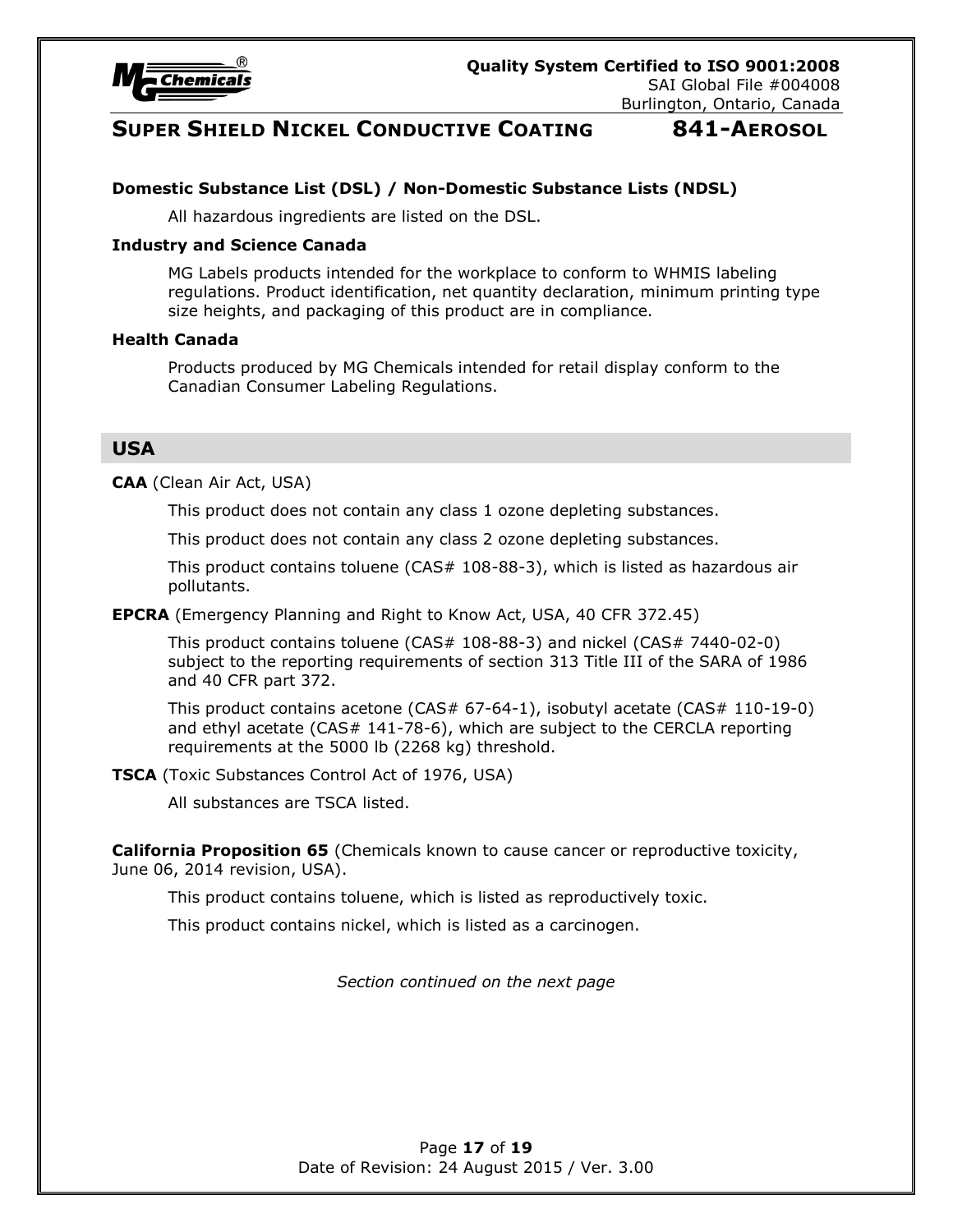

#### **Europe**

**RoHS** (Restriction of Hazardous Substances Directive)

This product does not contain any lead, cadmium, mercury, hexavalent chromium, PBB's, or PBDE's, and complies with European RoHS regulations.

**WEEE** (Waste Electrical and Electronic Equipment Directive)

This product is not a piece of electrical or electronics equipment, and is therefore not governed by this regulation.

#### **Section 16: Other Information**

| <b>SDS Prepared by</b> | Michel Hachey  |
|------------------------|----------------|
| <b>Date of Review</b>  | 24 August 2015 |
|                        | .              |

**Supersedes** 01 May 2013

**Reason for Changes:** Compliance adjustments to meet both HCS2012 and WHMIS 2015 regulations.

#### **Reference**

1) ACGIH *2013 TLVs and BEIs: Based on the documentation of the threshold limit values for chemical substances and physical agents & biological exposure indices*, American Conference of Governmental of Industrial Hygienist Cincinnati, OH (2013).

2) All toxicological data were checked against the RTECS (Registry of Toxic Effects of Chemical Substances®)